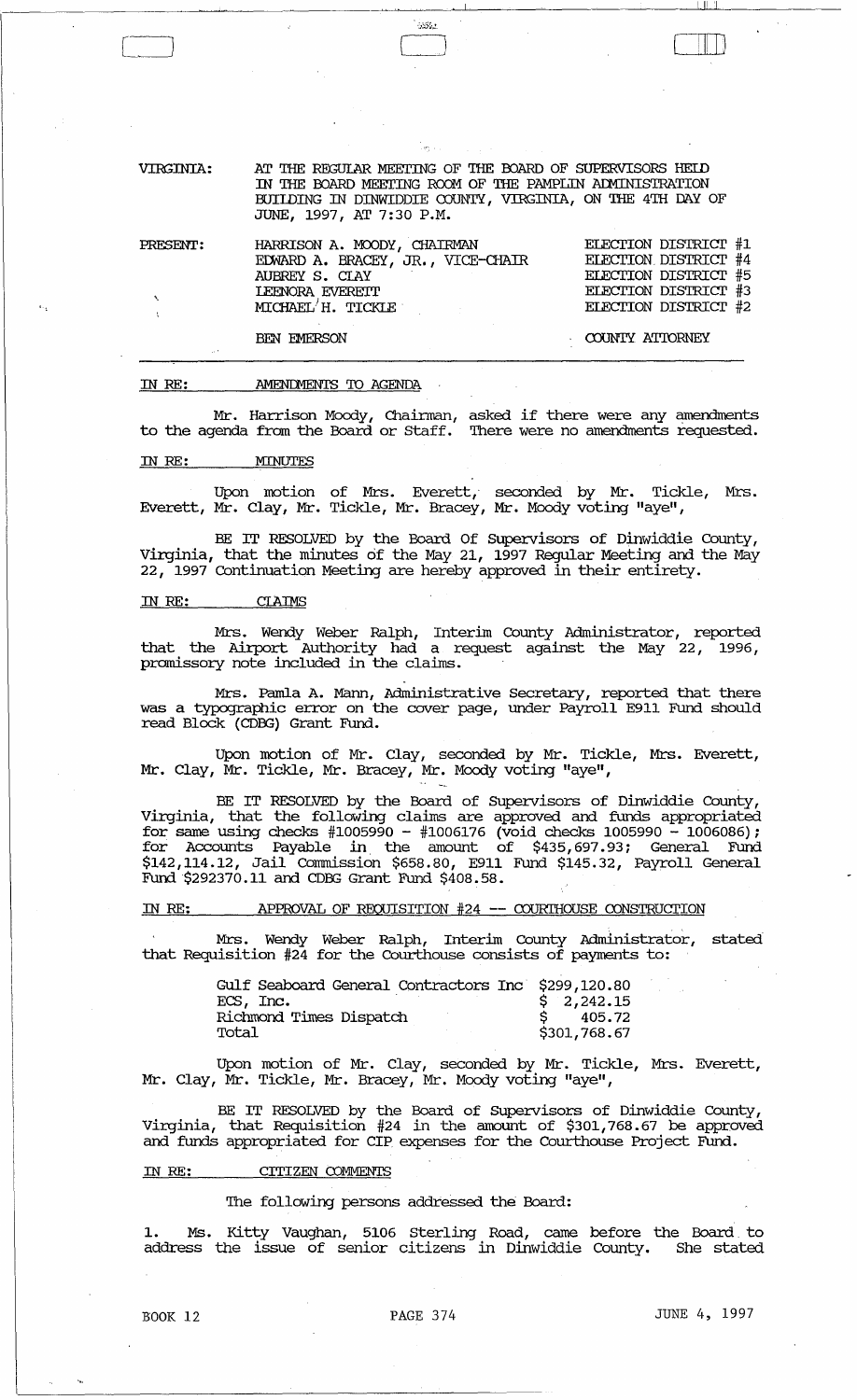that the picnic which was sponsored by the Dinwiddie Parks and Recreation was very much enjoyed by the sixty (60) some seniors that attended, however there needs to be more activities for the seniors. She also requested a building or room for the seniors to meet and store their equipment in.

Mr. Bracey stated that at the last retreat the Board had discussed trying to obtain a grant in order to provide the space needed for the seniors.

2. Ms. Rose stevens, came before the Board Brickwood subdivision. in a residential area. 4519 Brickwood Meadow Court, Petersburg, Virginia, to speak against a group home being placed in the She felt that a group home should not be placed

Mr. Moody, Chainnan, requested that Mr. Guy Scheid, Director of Plarming, come forth and give us a background as to why this is being allowed in a residential section.

Mr. Scheid stated that this matter had been in front of the Planning Commission for the past couple of months. What has occurred is that a zoning application was filed by an individual, Mrs. Marshall, where she was proposing to have a group home, for certain individuals locate in a residential R-1 area. R-1 is our most sensitive zoning district. In a residential R-1 alea. R-1 is our most sensitive zoning district. In<br>this particular case it was Brickwood Subdivision. It was our understanding that a group home was not pennitted in this district because we do not have a group home defined per zoning code. In exploring this matter it was brought to our attention that there is a section of the state Code that deals with group homes. There is a specific statement that says certain groups of people are covered under this definition of state law and that state law supersedes any local ordinance. Any place where a single family home is pennitted you must allow this group home. A group home is defined as follows - For the purpose of locally adopted zoning ordinance a residential facility in which no more than eight (8) mentally ill, mentally retarded or developmentally disabled persons reside with one or more resident counselors or other staff persons shall be considered for all purposes residential occupancy by a single family. We have discussed this matter with our attorney and had reviewed this matter when Mrs. Marshall came and applied for her zoning pennit. She used the phase group care or group home for mentally handicapped adolescents which appears to came under the umbrella of the state definition of a group home. Since the State Code supersedes our zoning ordinance we had to issue the zoning pennit. She has since applied for a building pennit. I have told her we will comply with State Code but if it is determined that her proposed use is not covered under state definition we would most definitely be opposed to the facility being located in an R-1 area. I am definitely be opposed to the facility being located in an R-1 area. I am<br>going to follow up with a letter to the State Social Services Division of Licenses to that effect. Where we stand right now is that the zoning pennit was issued. The County Attorney and I feel that it was issued in compliance with the state Code and we feel that the Board really has no comprished with the basic code and we reef that the board fearly has no have the right to challenge the decision made by the zoning administrator. They can appeal to the Board of Zoning Appeals. The State Code also states that there is appeal time in which this appeal must be filed. It must be done within thirty (30) days of the official notification that such zoning pennit has been issued. After talking with legal counsel we are setting this evening, June 4, 1997, as the official notification date. The reason that we are publicly setting this date stems from the fact that we can not identify any and/or all aggrieved parties. Nonually a person appeals from the position of the zoning administrator, if they are the ones that have applied for the zoning pennit. Therefore you can target a specific individual, give them written notice, and say that you have thirty (30) days to appeal. We discussed this earlier in the day and have decided that that thirty (30) day appeal period will start from today. Anybody who feels that they are aggrieved can pick up an application in the office, file, and go to the Board of Zoning Appeals who will then set a date, time, and place for a public hearing.

Mr. Moody stated that the Board of supervisors is not crazy about allowing this in an R-1 district but state law mandates that we have no Unless the Law is changed by talking to the State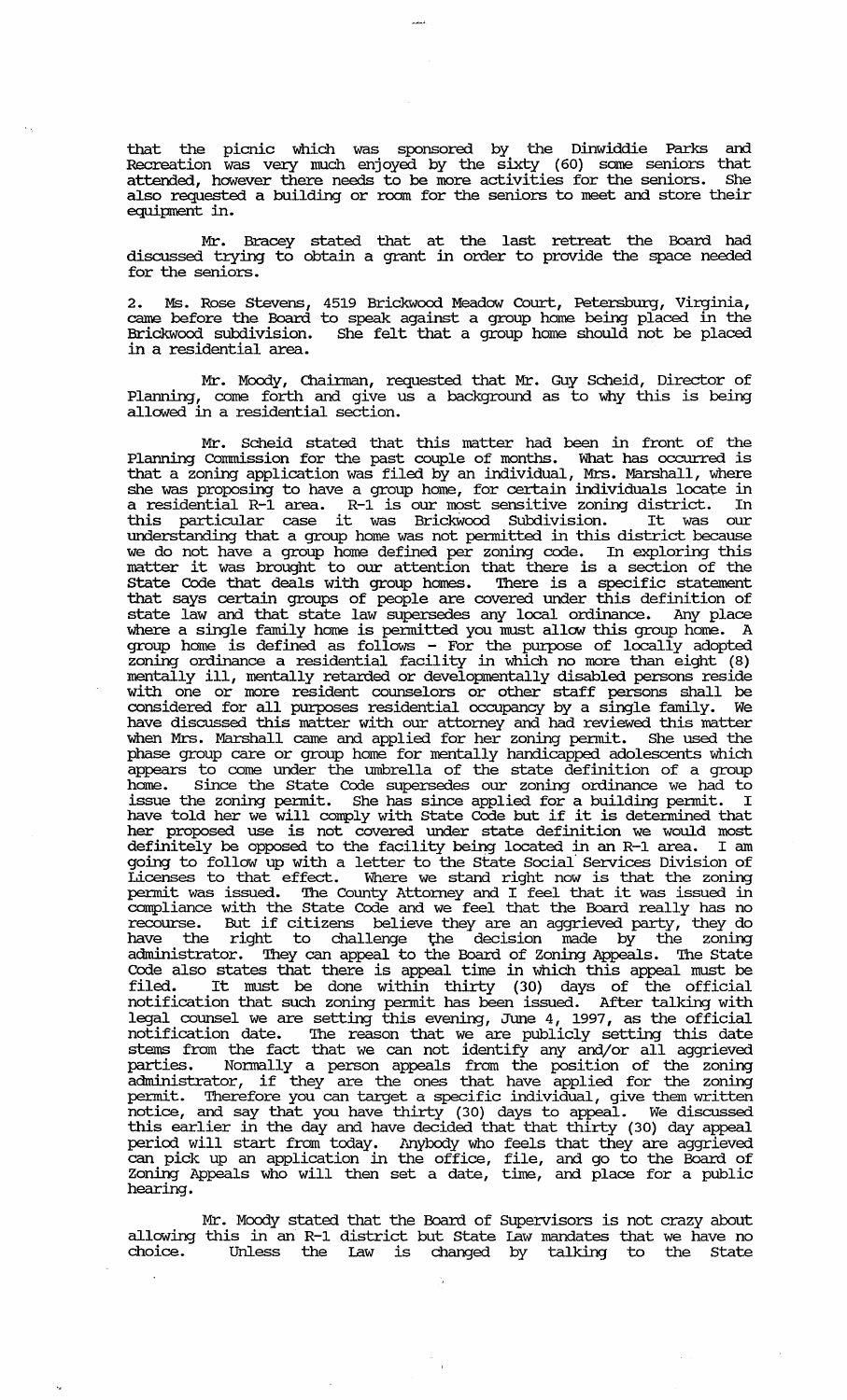Representatives, there is not a lot that we can do by the interpretation that our lawyers have given us. '!his is where the Board of SUpervisors stands at this point.

# IN RE: COUNTY ADMINISTRATOR COMMENTS - TELEPHONE EASEMENT

 $\begin{picture}(10,10) \put(0,0){\line(1,0){10}} \put(10,0){\line(1,0){10}} \put(10,0){\line(1,0){10}} \put(10,0){\line(1,0){10}} \put(10,0){\line(1,0){10}} \put(10,0){\line(1,0){10}} \put(10,0){\line(1,0){10}} \put(10,0){\line(1,0){10}} \put(10,0){\line(1,0){10}} \put(10,0){\line(1,0){10}} \put(10,0){\line(1,0){10}} \put(10,0){\line(1$ 

Mrs. Wendy Weber Ralph, Interim County Administrator, stated that she had a request for an, easement to bury a telephone cable to provide teleconnnunications service to the new Courthouse •. Cable would be installed by boring under Edsel Lane from utility Pole number three (3) to County property. From that point, the cable would be buried along Edsel Lane until it meets the conduit run that the County has provided from the new Courthouse.

Upon motion of Mr. Clay, seconded by Mrs. Everett, Mrs. Everett, Mr. Clay, Mr. Tickle, Mr. Bracey and Mr. Moody voting "aye",

BE IT RESOLVED by the Board of supervisors of Dinwiddie County, Virginia, that the Chairman be authorized to sign the easement agreement with Bell Atlantic - Virginia, Inc. to supply new underground service to the Courthouse Project.

# IN RE: COUNTY ADMINISTRATOR COMMENTS - WIND BENEATH MY WINGS PROGRAM

Mrs. Ralph stated that the Board had before them a request from an organization, called Wind Beneath My Wings Program, that is planning a JAZZ FEST June 14 - 15, 1997 fora proclamation from the Board.

Upon motion of Mr. Bracey, seconded by Mr. Clay, Mrs. Everett, Mr. Clay, Mr. Tickle, Mr. Bracey, Mr. Moody voting "aye", the following proclamation was was adopted:

> Designating June 14 and 15, 1997 Wind Beneath My Wings Youth & Family Services Celebration in Dinwiddie County, Virginia

WHEREAS, the Wind Beneath My Wings Productions Youth & Family Services Program's vision is to be a leader in prevention and development programs for children and adults; and

WHEREAS, the Wind Beneath My Wings Productions Youth & Family Services Program nurtures the healthy development of children, strengthens families, builds character, and helps communities become healthier and safer; and

WHEREAS, the Wind Beneath My Wings Productions Youth & Family services Program helps people of all ages, incomes, races, religions, and abilities lead healthier lives; and

WHEREAS, at the Wind Beneath My Wings Productions Youth & Family Services Program, there is a sense of belonging and everyone can succeed.

NOW, THEREFDRE, BE IT RESOLVED that the Board of Supervisors of Dinwiddie County, Virginia, proclaim June 14 & 15, 1997 as Wind Beneath My Wings Youth & Family Services Programs' Celebration and urge all citizens of our community to aclmowledge that our efforts can be a positive contribution in encouraging our youth and parents to develop their inner potentials and move toward excellence within their individual; family and community lives.

Mr. Edward Bracey stated that he would attend the opening ceremonies to represent the County of Dinwiddie.

#### IN RE: COUNTY ADMINISTRATOR COMMENTS - VIRGINIA MOTORSFORTS PARK -THANK YOU LEITER REQUEST

Mrs. Wendy Ralph stated that the Board had received a letter from Virginia Motorsports Park recognizing the importance of the Virginia State Police and Virginia Department of Transportation in making their National event, held in April, a success. They are asking that the Board agree to write a letter of appreciation to Colonel Wayne Huggins who is head of the

 $\sqrt{2}$ \  $\vee$  القاسط هار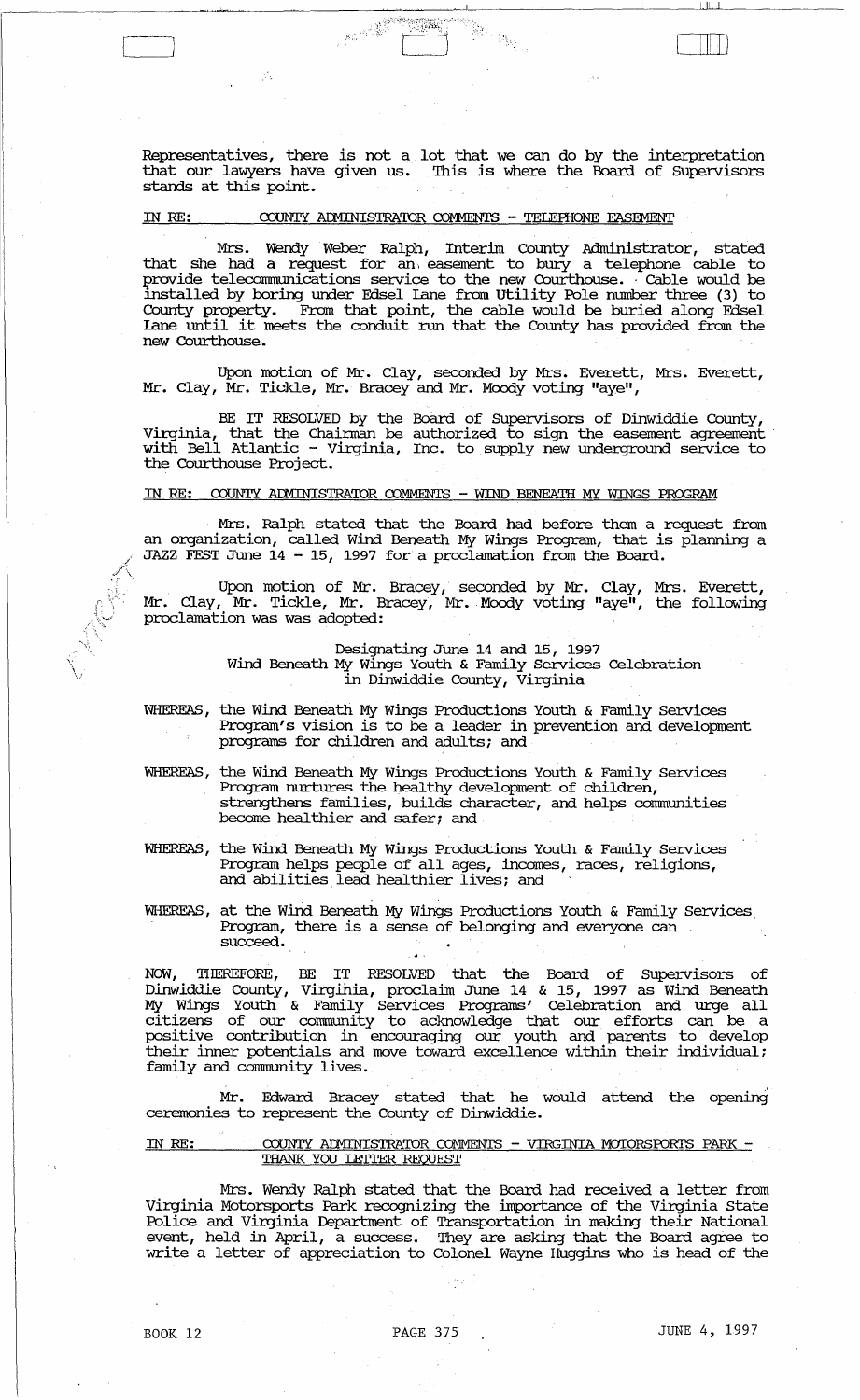State Police and First Sergeant James Onley, as well as Mrs. Connie Sorrell and Mr. Ronald Reekes with the Virginia Department of Transportation.

Upon motion of Mr. Bracey, seconded by Mrs. Everett, Mrs. Everett, Mr. Clay, Mr. Tickle, Mr. Bracey, Mr. Moody voting "aye",

BE IT RESOLVED by the Board of Supervisors of Dinwiddie County, Virginia, that letters of appreciation be sent to Colonel Wayne Huggins, First Sergeant James Onley, of the Virginia state Police and Mrs. Connie Sorrell and Mr. Ronald Reekes of the Virginia Department of Transportation for their Department's contributions to making Virginia Motorsports Park National event in April 1997 a success.

### IN RE: COUNTY ADMINISTRATOR COMMENTS - FURNITURE PROPOSAL -<u>JUVENIIE DOMESTIC REIATIONS COURT</u>

Mrs. Wendy Ralph stated that there was an item left off the original furniture proposal that went in for the desk units in the new Courthouse. It is for a Hennan Miller Workstation for the Juvenile Domestic Relations Court Clerk and the Judge has requested that it be added into that furniture purchase. The Workstation will be \$3,875.52. 'Ibis includes all the electrical connections and everything that goes with it. They ask that this be added to the bid at this time.

Upon motion of Mrs. Everett, seconded by Mr. Clay, Mrs. Everett, Mr. Clay, Mr. Bracey, Mr. Moody voting "aye", Mr. Tickle "abstaining",

BE IT RESOLVED by the Board of Supervisors of Dinwiddie County, Virginia, that an additional Hennan Miller Workstation for the Juvenile Domestic Relations Court Clerk be added to the furniture bid at a cost of \$3,875.52.

# IN RE: COUNTY ADMINISTRATOR COMMENTS - LANDFILL - STEAM CLEANER

Mrs. Wendy Ralph stated one additional item that she had was that the Board had before them a request from the Landfill - Department of Waste Management. As they were all aware, they use a steam cleaner to clean the trucks. They try to clean them on a daily basis. The steam cleaner that they have been using - they have been trying to repair and keep running, and the cost now to get it back running will be somewhere around \$750.00. They have checked on the price of a new piece of equipment. You have those bids in front of you, \$2,743.00 is the low bid. This is a machine like they now have. They feel that they have had very good service from that machine. The bids received are as follows:

| Cleaning Equipment & Repair | \$2,743.00 |
|-----------------------------|------------|
| Cleaning Systems Inc.       | 3,310.75   |
| Power Clean Inc.            | 3,350.00   |

Mrs. Ralph stated that if they use the old machine for a trade-in, that the cost of \$2,743.00 may come down. I am bringing this to you tonight because now they are using only cold water and it is not doing a very good job.

Upon motion of Mr. Bracey, seconded by Mr. Clay, Mrs. Everett, Mr. Clay, Mr. Tickle, Mr. Bracey, Mr. Moody voting "aye",

BE IT RESOLVED by the Board of Supervisors of Dinwiddie County, Virginia that funds be appropriated to purchase a new steam cleaner for the Landfill - Department of Waste Management - using the low bid of \$2,743.00 from Cleaning Equipment and Repair.

### IN RE:  $\text{COUNTY}$  ADMINISTRATOR COMMENTS - FINGERPRINTING APPLICANTS FOR CONCEALED HANDGUN PERMITS

Mrs. Ralph stated that a piece of information had been mailed to them letting them know about the proposal of fingerprinting applicants for concealed handgun permits. I have passed this information along to the Consecuted Handgar permitts. I have passed and intermitted atoms to did requires fingerprinting for applicants that want handgun permits. The Commonwealth Attorney stated that it would appear that we need an adoption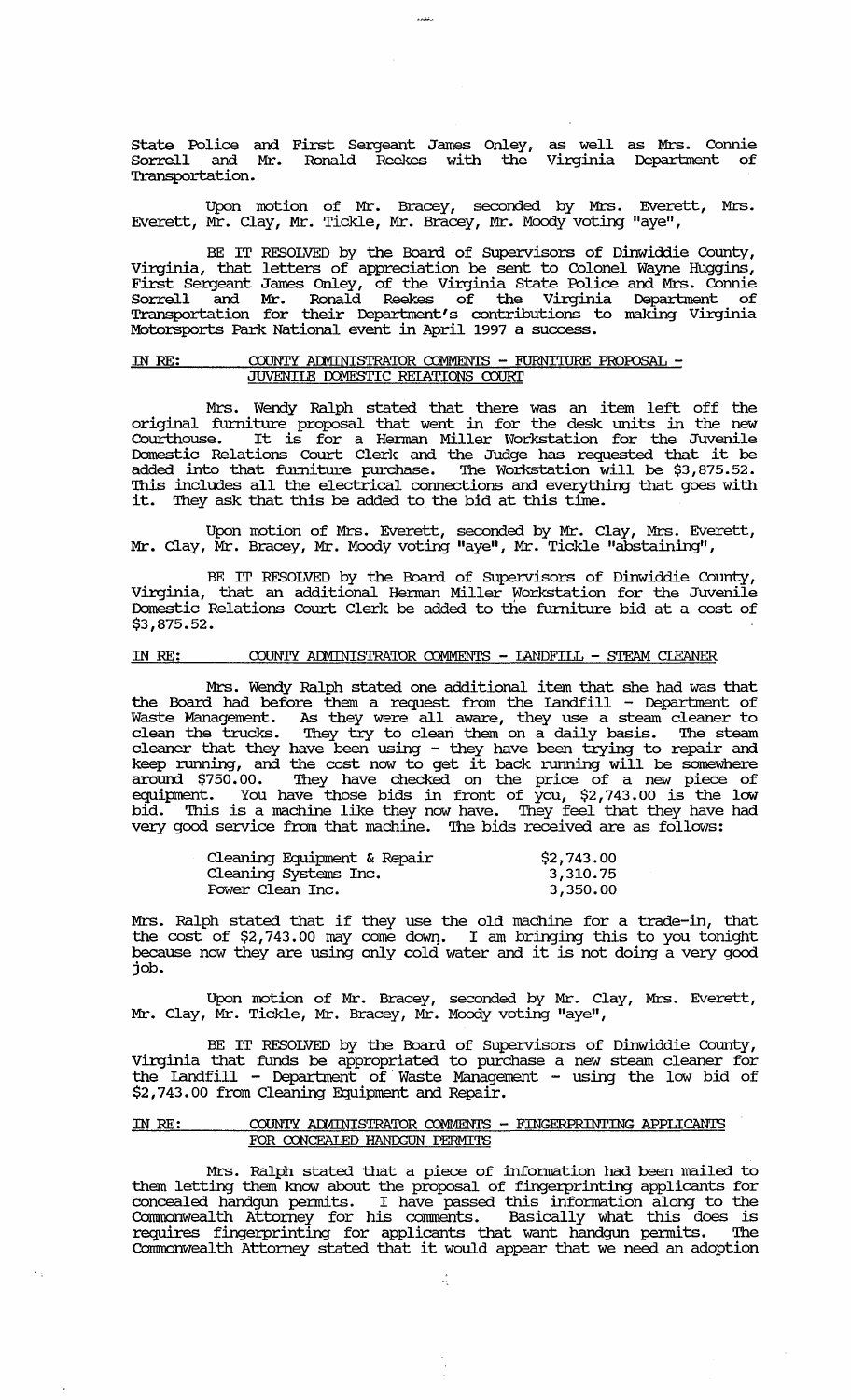to get FBI checks after July 1, 1997. My question is would you like to to get for thems after  $\frac{1}{2}$ ,  $\frac{1}{2}$ ,  $\frac{1}{2}$ ,  $\frac{1}{2}$ ,  $\frac{1}{2}$ ,  $\frac{1}{2}$ ,  $\frac{1}{2}$ ,  $\frac{1}{2}$ ,  $\frac{1}{2}$ ,  $\frac{1}{2}$ ,  $\frac{1}{2}$ ,  $\frac{1}{2}$ ,  $\frac{1}{2}$ ,  $\frac{1}{2}$ ,  $\frac{1}{2}$ ,  $\frac{1}{2}$ ,  $\frac{1}{2}$ ,  $\frac{1}{2}$ , not an acceptance of the ordinance; it is just a draft in order that you can hold a public hearing to have it ready to put in place if you so desire.

, CJ LIT]

.,,,,\~ ...... '

Upon motion of Mr. Clay, seconded by Mr. Tickle, Mrs. Everett, Mr. Clay, Mr. Tickle, Mr. Bracey, Mr. Moody voting "aye",

BE IT RESOLVED by the Board of SUpervisors of Dinwiddie County, Virginia that authorization is granted for the County Attorney to draft an ordinance to allow fingerprinting of applicants for concealed handgun permits.

#### IN RE: COUNTY ADMINISTRATOR COMMENTS - SELECTIVE COMPARATIVE INFORMATION REPORT FROM THE PREVIOUS AUDITOR

Mrs. Ralph stated that her last item was a selective comparative infonnation report from the previous auditor. '!his is audited financial statements from various local goverrrrnents for the year that ended June 30, What he did was take various categories and compare some localities around the state and I think that you will find this very helpful.

## IN RE: BOARD COMMENTS - REIMBURSEMENT IRA FUNDS

Mr. Moody stated the cpunty Board of SUpervisors of Nottoway County has asked all the members of the other jurisdictions that were on the IRA (local Reuse Authority) if they would like to be rebnbursed for the funds that we donated during the past couple of years. He stated he has been on that committee and served on it; the Plan is about to be approved. The Planning IRA is about to be done away with and a new Irrplementing IRA will be fonned from the Nottoway Board of supervisors. He felt that it would be prudent to ask for the money back. He thought it was approximately \$2,750.00 for the IRA contribution and \$5,000.00 for the first contribution. He reconunended that the Board ask for all contributions to be refunded.

Upon motion of Mr. Bracey, seconded by Mr. Clay, Mrs. Everett, Mr. Clay, Mr. Tickle, Mr. Bracey, Mr. Moody voting "aye",

BE IT RESOLVED by the Board of Supervisors of Dinwiddie County, Virginia, that a request be made to the local Reuse Authority for the \$2,750.00 IRA contribution and the \$5,000.00 initial investment for the reimbursement of all money.

#### IN RE: BOARD MEMBER COMMENTS

Mr. Moody then asked for Board member comments:

Mrs. LeeNora Everett, District # 3, stated that one month ago Mr. Mike Hill, SUperintendent of Petersburg National Battlefield, came before the Board and asked us to explore q. partnership agreement on use of the old Courthouse. She gave an informative preliminary report on the investigating and progress she is making on this project. '!he three main issues were preservation - education - economic benefits.

Mrs. Betty Bowen, President of the Dinwiddie County Historical society came before the Board stating that there was no partnership between the County, Petersburg National Battlefield and the Historical Society. She was very upset about the implication that one existed. She stated that preservation and education are goals of the Historical society and that they would very much like to be a part of the committee; however, she was not authorized to give any concrete comments at this time.

Mr. Michael Tickle, District # 2, was upset with the infonnation in the Selective Audit Report - page 6 - 7 & 8. He noticed that the comparisons on School contributions seemed out of line. He asked Mrs. Ralph to clarify those figures.

Mr. Edward Bracey, District # 4, asked that infonnation request fonns be given to Mrs. Dorothy Roney. '!hese were passed out to her at that time.

 $\mathcal{L}_{\mathcal{L}}$ 

 $\ddot{\phantom{a}}$ 

'I' I